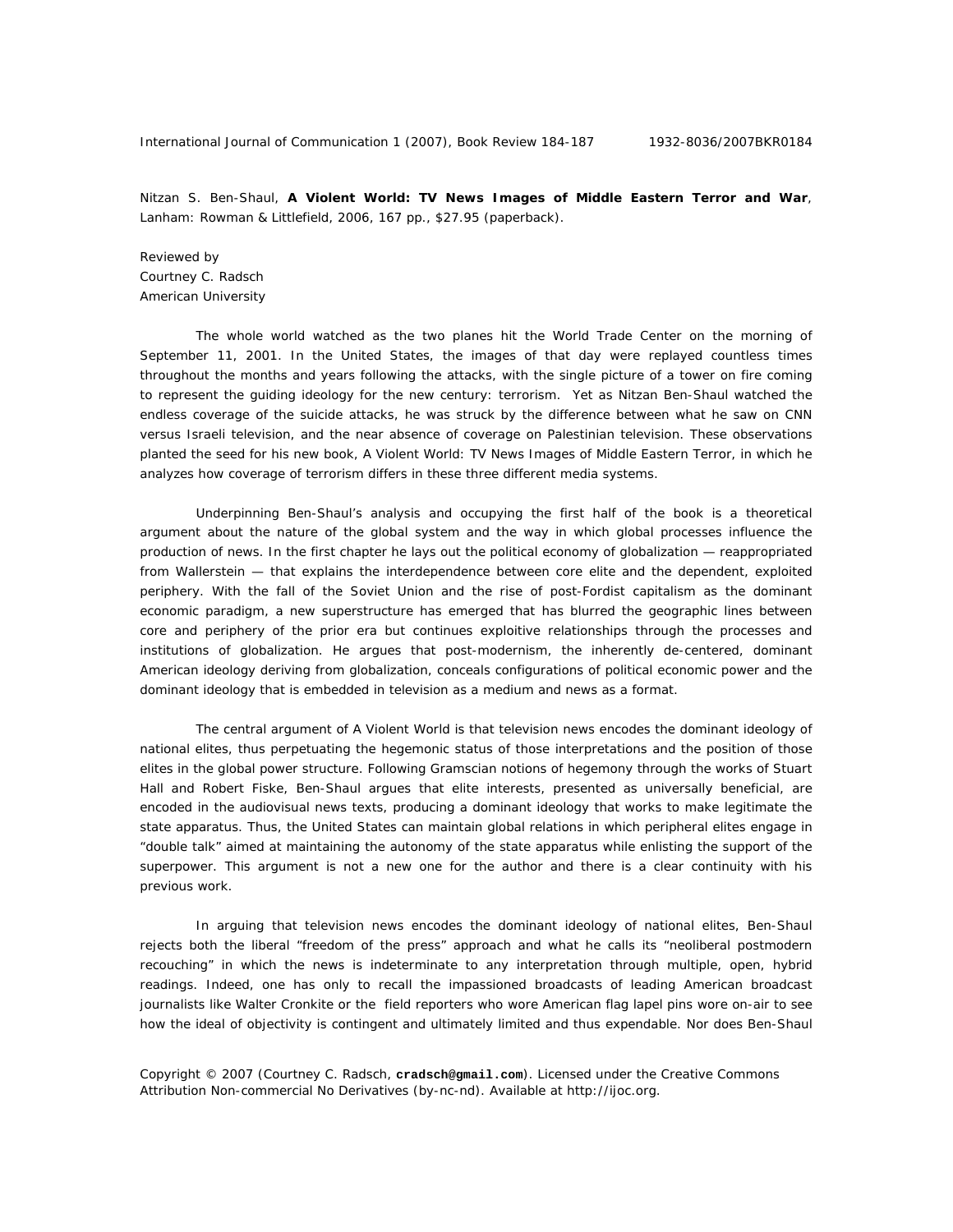accept the post-modern turn toward the unchecked agency of the audience. He rejects the idea that media reception can subvert the politico-economic context in which it is produced by engaging in hybrid, negotiated readings where televisual text holds no interpretive determination. Rather, he says, there can be incorrect readings that represent misunderstandings rather than resistance (p. 52). His wholesale rejection of an active audience, though, is problematic since it offers no explanation for change.

Nonetheless, the book's second half focuses on the actual content analysis of the "War on Terror" news coverage and the Al Aksa Intfada on three different networks: the American Cable News Network CNN, the Israeli Broadcasting Authorities' Channels 1 and 2, and the Palestinian PATV. The first conflict represents a "direct core-periphery conflict" and the second, an indirect one. Both, however, are examples of the violent turn due to "rise of non-constitutional violent activism" by "subnational groups driven by religious ideologies" (1). As a professor in the film and television department of Tel Aviv University, Ben-Shaul is perfectly positioned to conduct this study and does an admirable job of maintaining a balanced, disconnected perspective on a topic that is so contentious, where the very fact of labeling an incident as terrorism is fraught with controversy.

Drawing on his background in cinema, Ben-Shaul use critical media theory and qualitative and aesthetic approaches to analyze how television news frames these particular terrorist incidents, relying heavily on images and the visual so that these pictures dominate any interpretation to drown out commentary. He acknowledges that there are significant differences between film studies and news analysis, but finds points of convergence that offer interesting insights into how the flows and format of this audiovisual medium impact framing. News, however, as a particular frame of reference that claims to represent reality, is a fundamentally different format than cinematic, oral, writing or other "modes of embedding" because of its audiovisual nature (53). Ben-Shaul makes a compelling case for studying audiovisual formats because in terrorism coverage, as a particular sub-genre of news, the primacy of the visual overwhelms the oral commentary (45). In his analysis of CNN's coverage of the Bin Laden tapes, for example, he describes how the audiovisual content of the tapes belied the perspective presented by the reporter, a reflection of the dominant elite discourse promoted by administration officials that the U.S. faced a dangerously sophisticated global enemy.

From Ben-Shaul's nuanced study, several interesting findings emerge about Israeli and Palestinian television news coverage. It is on these two fronts that his work makes the greatest contribution. While several studies have focused on CNN, there are far fewer that focus on the content of Israeli television news and even fewer on Palestinian; unfortunately, it feels as though the analysis of CNN outstrips the others. One of his most noteworthy findings is that Israeli television covers terrorist attacks within Israel differently from those against settlers. According to his reading, the coverage of suicide bombing attacks in Israel are frantic and chaotic, promoting the idea of the unity of Israelis across ethnic and political lines. They are framed as the work of evil Palestinians who can have no possible motive other than anti-Semitism and hate. Settlers, however, are portrayed as outsiders and any attacks against them are covered in a similar way to Palestinian attacks on military targets. This audiovisual coverage apparently "contradicts the settlers' constant appropriation of the siege ideology to justify their messianic territorial interests."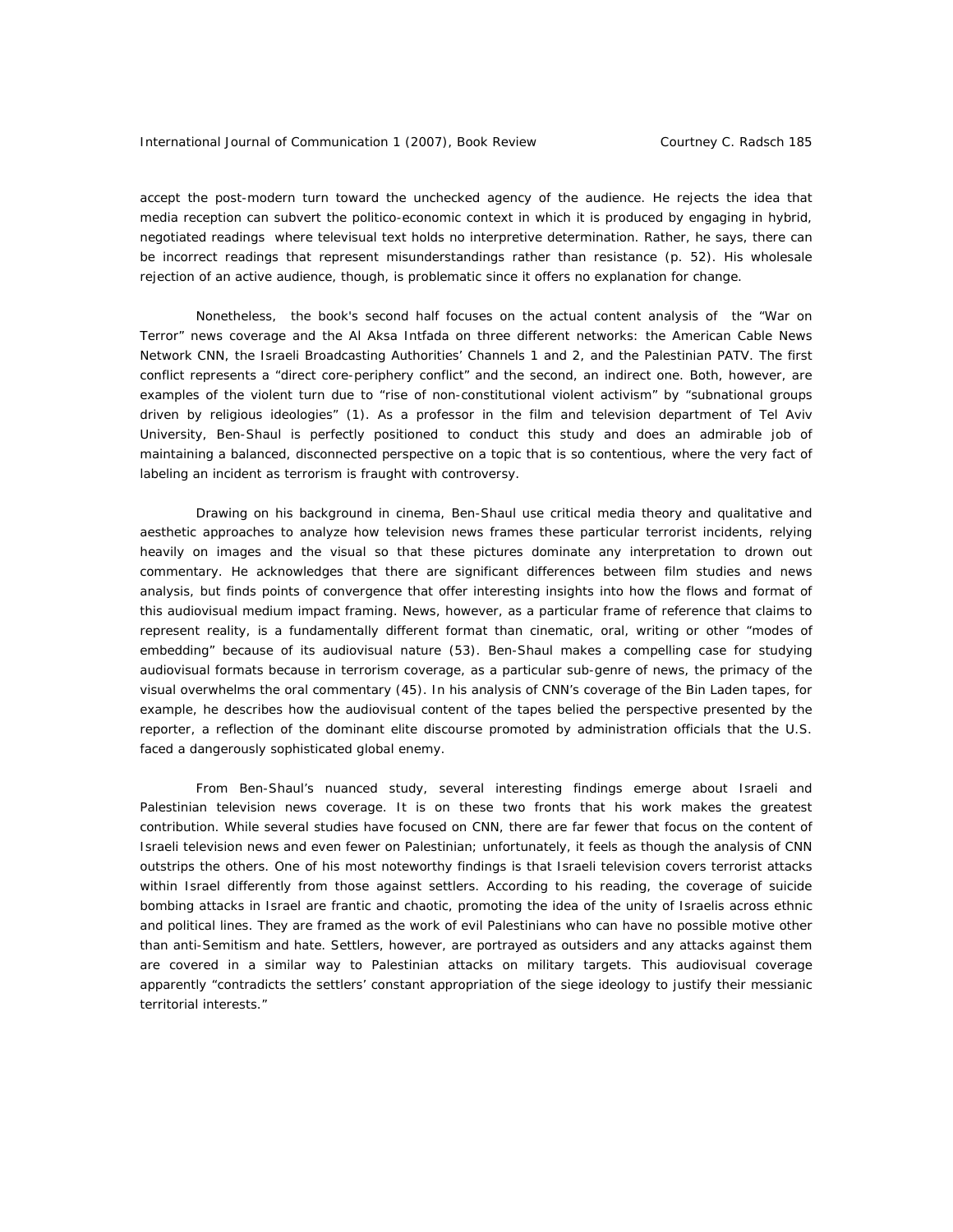Two frames dominate the "violent world" portrayed in the news coverage of PATV and the two Israeli channels. The first frame works to devalue the emotional standpoint of the other side and to embed the dominant ideologies of their respective elites. On the Israeli channels, this frame depicts Israelis as besieged victims, and on PATV, it depicts a sense of heroic sacrifice. On PATV, the ideology of martyrdom (shahada), which can be traced back to radical Islamist movements, is explicitly intertwined with religious and national symbols appropriated by Arafat and the secular Palestinian Authority. The second frame is employed to garner support from the American superpower, reinforcing the exploitative nature of the core-periphery relationship even as the dependent elites attempt to maintain the autonomy of their state apparatus.

Admittedly Ben-Shaul's project is to explain how and why coverage of terrorism differs across different media outlets, locating explanatory variables in huge global processes like post-Fordism and globalization. He concludes that the dominant frames support the production of a post-Fordist globalization discourse in which the ideologies of core (American) elites and dependent peripheral elites (Israeli and Palestinian) are embedded. But by focusing on the macro level, he misses the critical role that domestic political systems and professional and organizational logics play in determining the nature of news coverage indelibly influencing not only the ways in which news is covered, but the very definition of what constitutes a piece of news.

Nonetheless, *A Violent World* is a valuable contribution to critical media studies and more specifically to a better understanding of comparative international media. By broadening the concept of framing to include the ways audiovisual choices in news coverage provoke certain responses, Ben-Shaul points out the way for further research not only of television framing, but of other multimedia platforms like the Internet. By exploring the complex interconnection of national and transnational news frames and the way they are intertwined with very local sensibilities and huge global contexts, Ben-Shaul makes valuable theoretical connections between the political economy and the aesthetics of media.

## **References**

- Appadurai, Arjun. *Modernity at Large: Cultural Dimensions of Globalization*, *Public Worlds; V. 1*. Minneapolis, Minn.: University of Minnesota Press, 1996.
- Bae, H. S. "Product Differentiation in National Tv Newscasts: A Comparison of the Cable All-News Networks and the Broadcast Networks." *Journal of Broadcasting & Electronic Media* 44, no. 1 (2000): 62-77.

Ben-Shaul, N. S. *Mythical Expressions of Siege in Israeli Films*: Edwin Mellen Press, 1997.

Ben-Shaul, Nitzan. "Tv News." *Third Text* 19, no. 2 (2005): 145-53.

Bourdieu, Pierre. *On Television*. New York: New Press: Distributed by W.W. Norton, 1998.